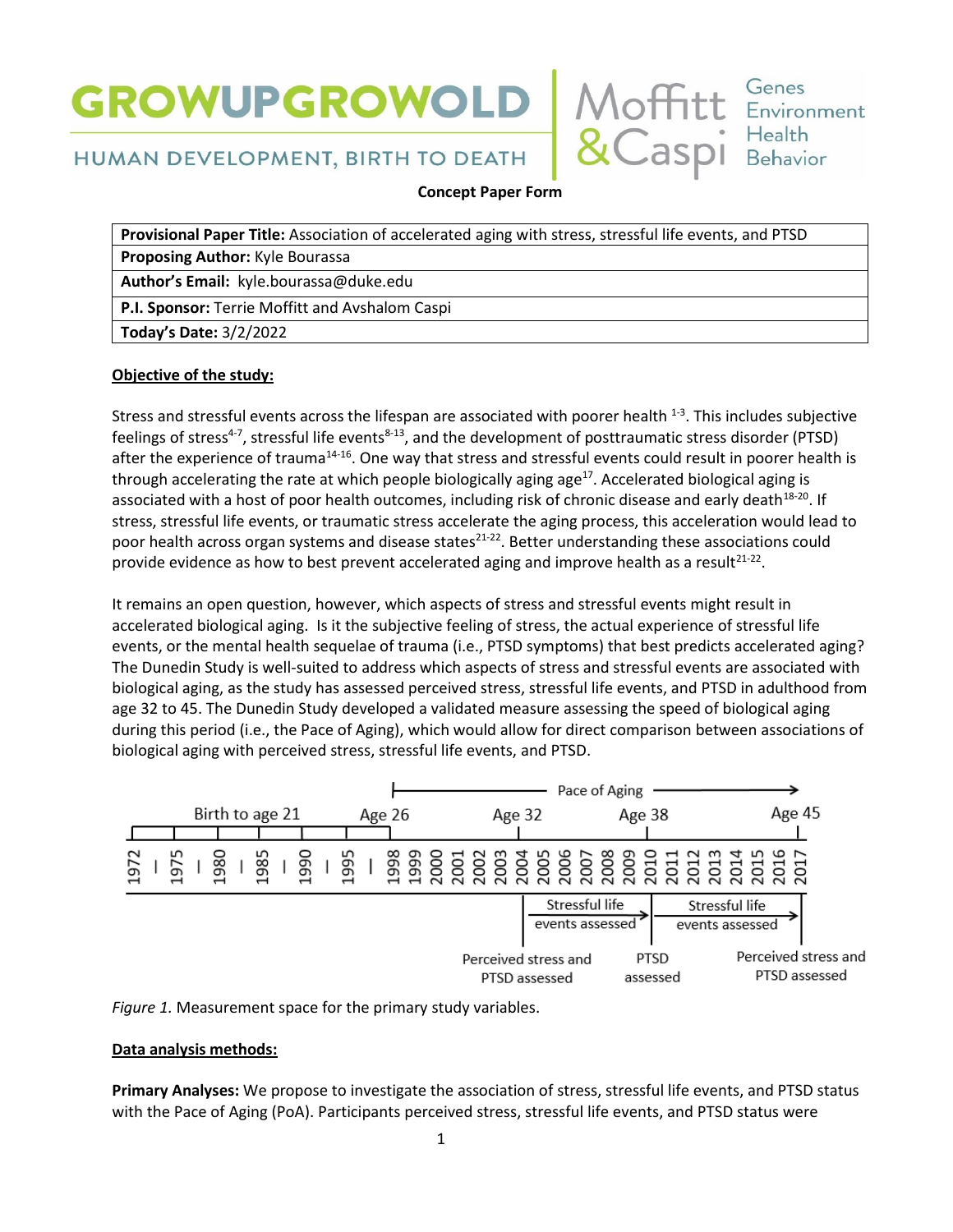assessed from age 32 to 45. We will estimate the overlap between these 3 ways of ascertaining stress. We will then examine the association between these 3 predictors and the Pace of Aging. Models will include both direct associations of each predictor (perceived stress, stressful life events, and PTSD status) with PoA, as well as associations when all three predictors are in the same model. We hypothesize that each of the three predictors will show associations with accelerated aging in separate models, but PTSD status will show the strongest association with accelerated aging in the combined model.

**Sensitivity analyses:** We will conduct several sensitivity analyses to supplement the primary analyses.

- 1. We will run latent class analysis to see if there might be common groups linking the three types of stress, as well as whether these groups are associated with biological aging.
- 2. We will run our models using counts of phases in which participants had PTSD, as well as the number of PTSD symptom criteria participants met.
- 3. We will run our models using cut offs for high levels of perceived stress (PSS scores ≥ 10) and stressful life event counts (counts ≥ 20 events
- 4. We will compare PoA for people with no trauma, traumatic experiences but no PTSD, people with past but not current PTSD, and those with current PSTD to complement the primary analyses

**General analysis methods:** Participants will be included if they have at least one measure of the 3 predictor variables for least one occasion, as well as PoA assessed. Models will use multiple regression to compare the association between the three predictors: perceived stress, stressful life events, and PTSD. Models will first be run for the three predictors individually, then in a combined model. All models will be run in MPLUS<sup>23</sup> using full information maximum likelihood estimation $24$  and including sex as a covariate.

#### **Variables needed at which ages:**

- Biological aging outcome
	- o Pace of Aging at phase 45
- Stress measure observation period: age 32 to age 45
	- o Perceived stress predictor
		- Perceived stress scale scores at age 32 and 45 (perceived stress was not assessed at aged 38).
	- o Stressful life events predictor
		- Count via the life history calendar at 38 and 45 covers the period from age 32-45.
	- o PTSD predictor
		- **PTSD status at age 32, 38, and 45 covering the observation period from age 32 to 45.**
		- **EXEC** Lifetime traumas reported at age 45
		- **EXT** Lifetime prior PTSD at age 26 and 32, for PTSD prior to the observation period
- Sex as a demographic covariate

#### **Significance of the Study (for theory, research methods or clinical practice):**

This study will help provide new knowledge about the relevance of stress, stressful life events, and trauma to accelerated biological aging. Although there is some prior evidence linking each of the 3 measures of stress to accelerated aging previously, it is unclear whether it is the degree to which someone subjectively feels stressed, the absolute number of stressful life events they experience, or the experience of trauma leading to mental health symptoms that is most relevant to aging. This knowledge could support future research on stress and health by providing evidence as to which measures are most predictive of aging and health outcomes. In addition, this work could be used in the future to better understand when, how, and for whom to intervene to address the potential effect of stress, stressful life events, and trauma on people's biological aging, with the hope of preventing accelerated aging and improving health.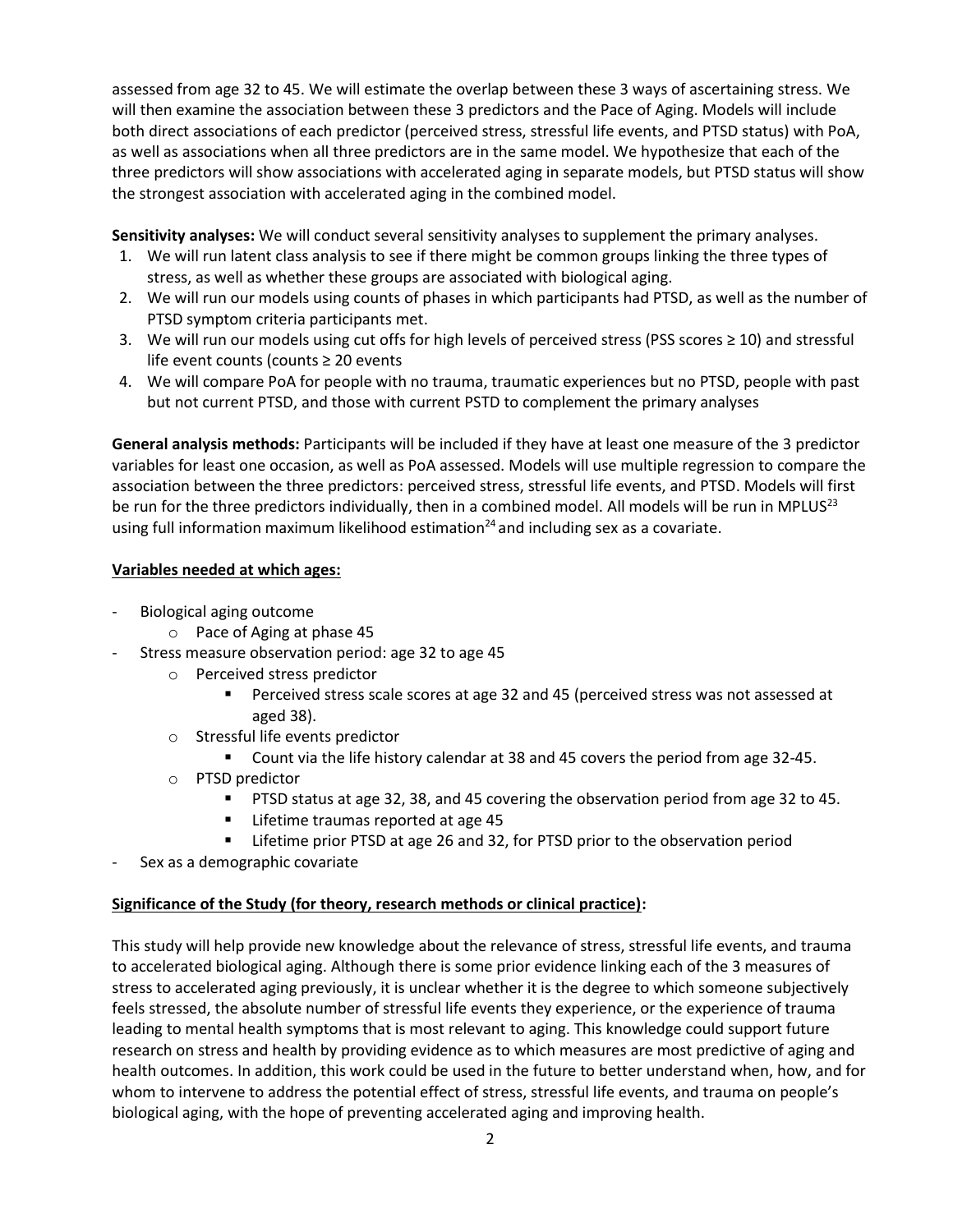#### **References**

- 1. Kalmakis, K.A. and Chandler, G.E. Health consequences of adverse childhood experiences: a systematic review. *J Am Assoc Nurse Pract*, 2015;27(8):457-465.
- 2. Farrell AK, Simpson JA, Carlson EA, Englund MM, Sung S. The impact of stress at different life stages on physical health and the buffering effects of maternal sensitivity. *Health Psychol*, 2017;36(1):35.
- 3. Horn Mallers M, Almeida DM, Neupert SD. Women's daily physical health symptoms and stressful experiences across adulthood. *Psychol Health*, 2005;20(3):389-403
- 4. Cohen S, Williamson GM. Stress and infectious disease in humans. *Psychol Bull*. 1991;109(1):5-24.
- 5. Glaser R, Rabin B, Chesney M, Cohen S, Natelson B. Stress-induced immunomodulation: Implications for infectious diseases?. JAMA. 1999;281(24):2268-70.
- 6. Phillips DP, Liu GC, Kwok K, et al. The Hound of the Baskervilles effect: Natural experiment on the influence of psychological stress on timing of death. *BMJ*. 2001;323(7327):1443-46.
- 7. Cohen S, Janicki-Deverts D, Miller GE. Psychological stress and disease. *JAMA*. 2007;298(14):1685-87.
- 8. Russ TC, Stamatakis E, Hamer M, et al. Association between psychological distress and mortality: Individual participant pooled analysis of 10 prospective cohort studies. *BMJ*. 2012;345:e4933.
- 9. Noelke C, Avendano M. Who suffers during recessions? Economic downturns, job loss, and cardiovascular disease in older Americans. *Am J Epidemiol*. 2015;182(10):873-82.
- 10. Browning M, Heinesen E. Effect of job loss due to plant closure on mortality and hospitalization. J Health Econ. 2012;31(4):599-616.
- 11. Moon JR, Kondo N, Glymour MM, Subramanian SV. Widowhood and mortality: A meta-analysis. *PloS One*. 2011;6(8):e23465.
- 12. Noelke C, Beckfield J. Recessions, job loss, and mortality among older US adults. *Am J Pub Health*. 2014;104(11):e126-e134.
- 13. Niiyama M, Tanaka F, Nakajima S, et al. Population‐Based Incidence of Sudden Cardiac and Unexpected Death Before and After the 2011 Earthquake and Tsunami in Iwate, Northeast Japan. *J Am Heart Assoc.* 2014;3(3):e000798.
- 14. Boscarino JA. Posttraumatic stress disorder and mortality among US Army veterans 30 years after military service. *Ann Epidemiol*. 2006;16(4):248-56.
- 15. Boscarino JA. A prospective study of PTSD and early-age heart disease mortality among Vietnam veterans: Implications for surveillance and prevention. Psychosom Med. 2008;70(6):668.
- 16. Sledjeski EM, Speisman B, Dierker LC. Does number of lifetime traumas explain the relationship between PTSD and chronic medical conditions? Answers from the National Comorbidity Survey-Replication (NCS-R). *J Behav Med*. 2008;31(4):341-9.
- 17. Wolf EJ, Logue MW, Stoop TB, Schichman SA, Stone A, Sadeh N, Hayes JP, Miller MW. Accelerated DNA methylation age: Associations with PTSD and mortality. *Psychosom Med*. 2018;80(1):42.
- 18. López-Otín C, Blasco MA, Partridge L, Serrano M, Kroemer G. The hallmarks of aging. *Cell.*  2013;153(6):1194-217.
- 19. Kaeberlein M. Longevity and aging. *F1000prime reports*. 2013;5,5.
- 20. Strong K, Mathers C, Leeder S, Beaglehole R. Preventing chronic diseases: how many lives can we save?. *The Lancet*. 2005;366(9496):1578-82.
- 21. Barzilai N, Cuervo AM, Austad S. Aging as a biological target for prevention and therapy. *JAMA*. 2018;320(13):1321-2.
- 22. Kennedy BK, Berger SL, Brunet A, et al. Geroscience: linking aging to chronic disease. *Cell.* 2014;159(4):709-13.